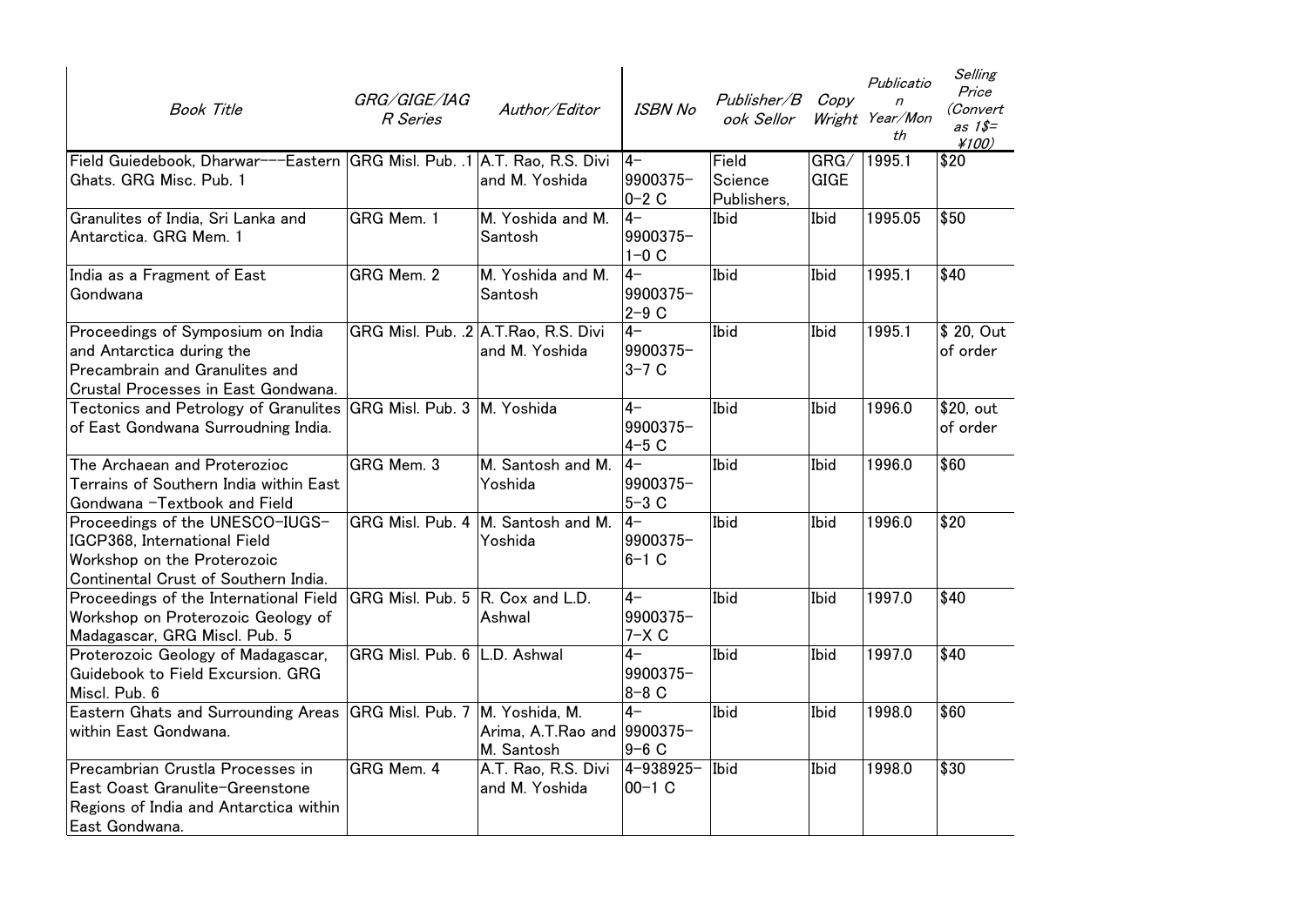| Eastern Ghats Granulite.                                                                                                                                                                                                                                                                   | GRG Mem. 5                        | A.T. Rao, V.<br>Divakara Rao and<br>M. Yoshida         | 4-938925-<br>$ 01 - X C$   | Ibid                                     | Ibid                | 1999.0 | \$30                                          |
|--------------------------------------------------------------------------------------------------------------------------------------------------------------------------------------------------------------------------------------------------------------------------------------------|-----------------------------------|--------------------------------------------------------|----------------------------|------------------------------------------|---------------------|--------|-----------------------------------------------|
| Geodynamicas of the NW Himalaya.<br><b>GRG</b>                                                                                                                                                                                                                                             | GRG Mem. 6                        | A.K. Jain and R.M.<br>Manickavasagam                   | 4-938925-<br>$02 - 8$ C    | Ibid                                     | ibid                | 1999.0 | \$70                                          |
| International Seminar on Precambrian<br>Crust in Eastern and Central India.<br>GRG Miscl. Pub. 8                                                                                                                                                                                           | GRG Misl. Pub. 8 Geol. Survey of  | India                                                  | 4-938925-<br>$04 - 4C$     | Ibid                                     | Ibid                | 1998.0 | \$30                                          |
| Metamorphism and Tectonic Evolution GRG Mem. 9<br>of Eastern Ghats and Surrounding<br>Areas within East Gondwana.                                                                                                                                                                          |                                   | M. Yoshida                                             | 4-938925-<br>$05 - 2C$     | Ibid                                     | Ibid                | 2000.0 | \$50                                          |
| 超大陸の形成過程におけるインド中<br>央構造帯の意義ーユネスコーIUGS<br>ーIGCP368の研究成果に学ぶ(The<br>Central Indian Tectonic Zone and its<br>Role in the Supercontinent Assembly:<br>Study on the Result of UNESCO-<br>IUGS-IGCP368 Prorgam) (In                                                                               | GIGE/GRG Misl.<br><b>Pub. 10</b>  | M. Yoshida                                             | 4-938925-<br>$06-0$ C      | Ibid                                     | GRG/<br><b>GIGE</b> | 2000.0 | \$40, out<br>of order                         |
| <b>ISRGA Field Guidebook for Major</b><br>Geologic Units of Southwest Japan.                                                                                                                                                                                                               | GIGE/GRG Miscl T. Kano<br>Pub. 11 |                                                        | $4 - 938925 -$<br>$07-9$ C | Ibid                                     | GRG/<br><b>GIGE</b> | 2001.1 | Postal<br>charge of<br>\$10, out<br>of order. |
| Program and late Abstracts:<br>International Symposium on the<br>Assembly and Breakup of Rodinia and<br>Gondwana, and Growth of Asia.                                                                                                                                                      | GIGE/GRG Misl.<br>Pub. 12         | A. Yao, Biju<br>Sekhar, T.<br>Okudaira, K.<br>Kuwahara | 4-938925-<br>$08 - 7 C$    | Field<br>Science<br>Publishers,<br>GIGE, | GRG/<br><b>GIGE</b> | 2001.1 | Postal<br>charge of<br>\$10, out<br>of order. |
| 地球環境の超長期変動と人類貴:地<br>球46億年の歴史から地球環境·人類  Pub. 13<br>の未来を考える(Ultra-Long-term<br>Environmental Changes of the Globe<br>and the Anthropogene $-$ Thinking into<br>the Global Environment and the<br>Future of Human Beings Based on the<br>4.6 billion years of Earth History)(In<br>Japanese). | GIGE/GRG Misl.                    | S. Yoshikura, A.<br>Kisanuki                           | 4-938925-<br>$09-5C$       | Ibid                                     | GRG/<br><b>GIGE</b> | 2001.1 | Postal<br>charge of<br>\$10, out<br>of order. |
| Central Indian Tectonic Zone and its<br>Extensions within Eat Gondwana.                                                                                                                                                                                                                    | GIGE/GRG Misl.<br>Pub. 14         | M. Yoshida, T.<br>Kano, Biju-Sekhar<br>and B.          | 4-938925-<br>$10-9$ C      | Ibid                                     | GRG/<br><b>GIGE</b> | 2002.2 | \$60                                          |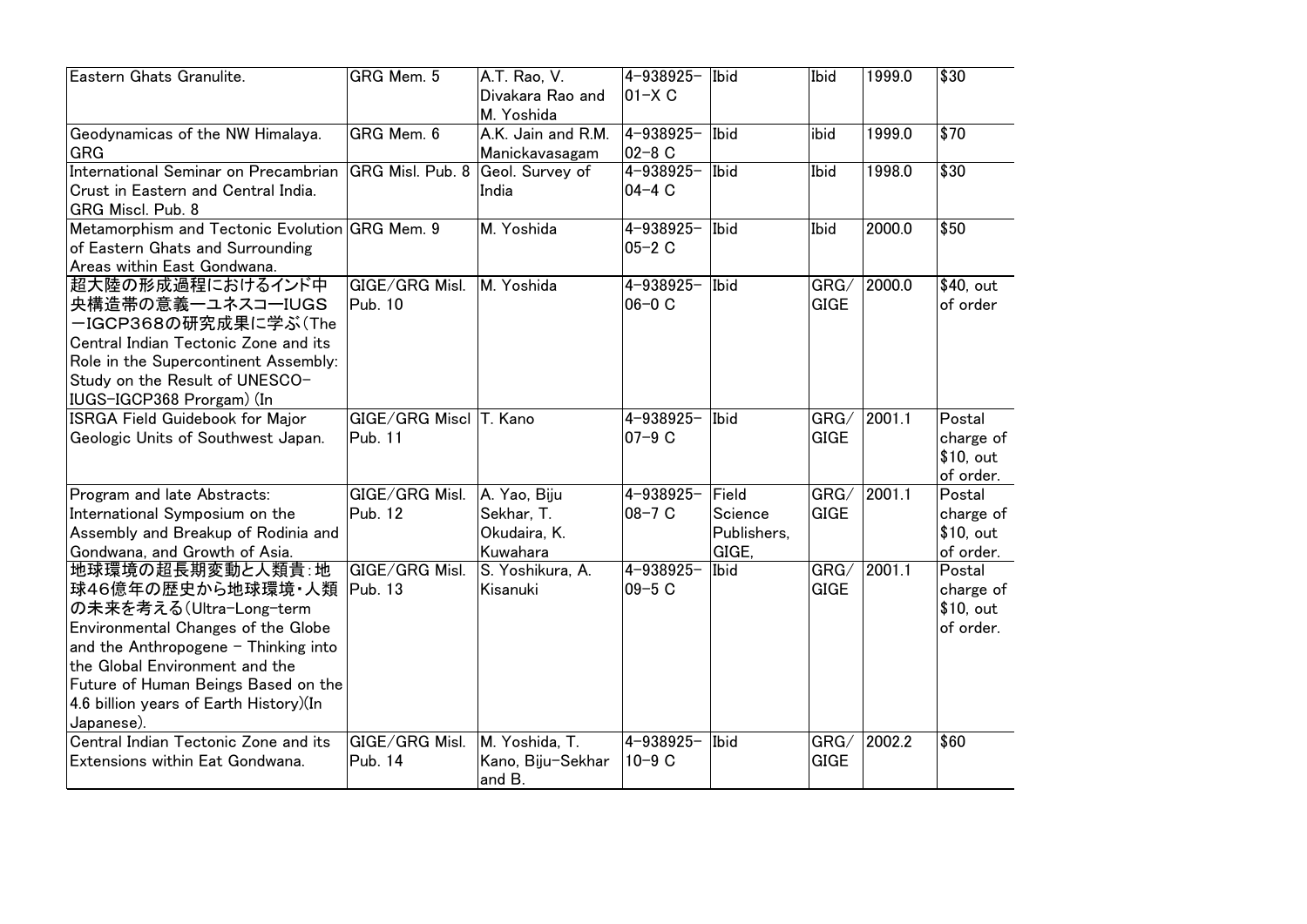| Proterozoic Mobile Belts of India and<br>Related Areas within Gondwana:<br>Summary of IGCP-368.                                                       | GRG Misl. Pub.<br>15                                                                      | M. Yoshida, M.<br>Santosh, C.B.<br>Dissanayake and<br>M. Arima          | 4-938925-<br>11 7 C                                    | Ibid                                                               | GRG/<br><b>GIGE</b>                                                | 2002.2      | \$50                      |
|-------------------------------------------------------------------------------------------------------------------------------------------------------|-------------------------------------------------------------------------------------------|-------------------------------------------------------------------------|--------------------------------------------------------|--------------------------------------------------------------------|--------------------------------------------------------------------|-------------|---------------------------|
| Himalayan Collision Tectonics.                                                                                                                        | GRG Mem. 7                                                                                | A.K. Jain, Sandeep<br>Singh, R.M.<br>Manickavasagam                     | $4 - 938925 -$<br>$12 - 5C$                            | Ibid                                                               | GRG/<br><b>GIGE</b>                                                | 2002.9      | \$50                      |
| Program and Abstracts, International<br>Symposium on the Amalgamation of<br>Precambrian Blocks and the Role of<br>the Paleozoic Orogens in Asia -PPO- | GRG Misl. Pub.<br>16                                                                      | M. Kawamura                                                             | 4-938925-<br>$13 - 3C$                                 | Ibid                                                               | GRG/<br><b>GIGE</b>                                                | 2002.9      | \$20                      |
| Structural Evolution of the High-<br>grade Gneisses in the Wanni Complex<br>and its Bearing on Proterozoic<br>Tectonics of Sri Lanka. GRG Mem. 8      | GRG Mem. 8, and Y. Tani<br>Geological<br>Survey and<br>Mines Bureau of<br>Sri Lanka Prof. |                                                                         | 4-938925-<br>$14-1$ C/<br>$955 - 9323 -$<br>$15 - 6$ . | Geological<br>Survey and<br><b>Mines</b><br>Bereou, SL             | SL/G<br>RG/GI<br>GE                                                | GSMB 2002.1 | \$30                      |
| Geology and Tectonics of India: An<br>Overview. IAGR Mem. 9                                                                                           | IAGR Mem. 9                                                                               | M.N.<br>Balasubrahmanyan                                                | 4-938925-<br>$15-X$ (ir 4)<br>C                        | <b>IAGR</b>                                                        | <b>IAGR</b>                                                        | 2006.0      | \$30                      |
| High-gade metamorphic terranes and<br>gold mine in Kyushu, Southwest<br>Japan. GRG Miscl. Pub. 17                                                     | GRG Misl. Pub.<br>17                                                                      | Owada, M., Kamei,<br>A., Watanabe, K.<br>and Osanai, Y.                 |                                                        | <b>IAGR</b>                                                        | <b>IAGR</b>                                                        | 2007.1      |                           |
| Guidebook for Himalayan Trekkers<br>Ser. No.1, Geology and Natural<br>Hazards along the Kaligandaki Valley,<br>Nepal.                                 | Special Pub. 1,<br>Department of<br>Geology,<br>Trichandra<br>Campus,<br>Tribhuvan Univ.  | Upreti, NB.N. and<br>Yoshida, M                                         | <b>GIGE</b><br>Publication<br>$s-$<br>forHomepa<br>ge  | Dept. Geol.,<br>Trichandra<br>Campus,<br>Tribhuvan<br>Univ.        | Dept.<br>Geol.<br>Trichan<br>dra<br>Campus,<br>Tribhuv<br>an Univ. | 2005.0      | \$40                      |
| エベレスト地域ドウドウコシ河に沿う地<br>学と自然災害 一野外研修ガイドブッ<br>クー GRG/GIGE Miscl Pub. No. 18<br>(Everest guidebook for                                                    | GRG Misl. Pub.<br>18                                                                      | 吉田勝·B.N. ウ<br>プレティ・S. M. ラ<br>ィ                                         | $978 - 4 -$<br>938925-<br>$17 - 8C$                    | GRG/GIGE                                                           | GRG/<br><b>GIGE</b>                                                | 2007.1      | ¥2000,<br>out of<br>order |
| The Indian Continental Crust and<br>Upper Mantle in honour of T.M.<br>Mahadevan, IAGR Mem. 10.                                                        | IAGR Mem. 10                                                                              | Leelanandam, C.,<br>Rama, I.B., Rao, P.,<br>Sivaji, Ch.,<br>Santosh, M. | $978 - 4 -$<br>938925-<br>$16 - 1 C$                   | International<br>Association for<br>Gondwana<br>Research<br>(IAGR) | <b>IAGR</b>                                                        | 2007.0      |                           |
| 4th Internatioal Symposium on<br>Gondwana to Asia and 2007 IAGR<br>Annual Convention, Abstract Volume.<br>IAGR Conference Series No. 4.               | IAGR Conf. Ser.<br>4                                                                      | Nakao, N., Osanai,<br>Y., Miyamoto, T.<br>and Santosh, M.               | $978 - 4 -$<br>938925-<br>$18-5C$                      | <b>IAGR</b>                                                        | <b>IAGR</b>                                                        | 2007.0      |                           |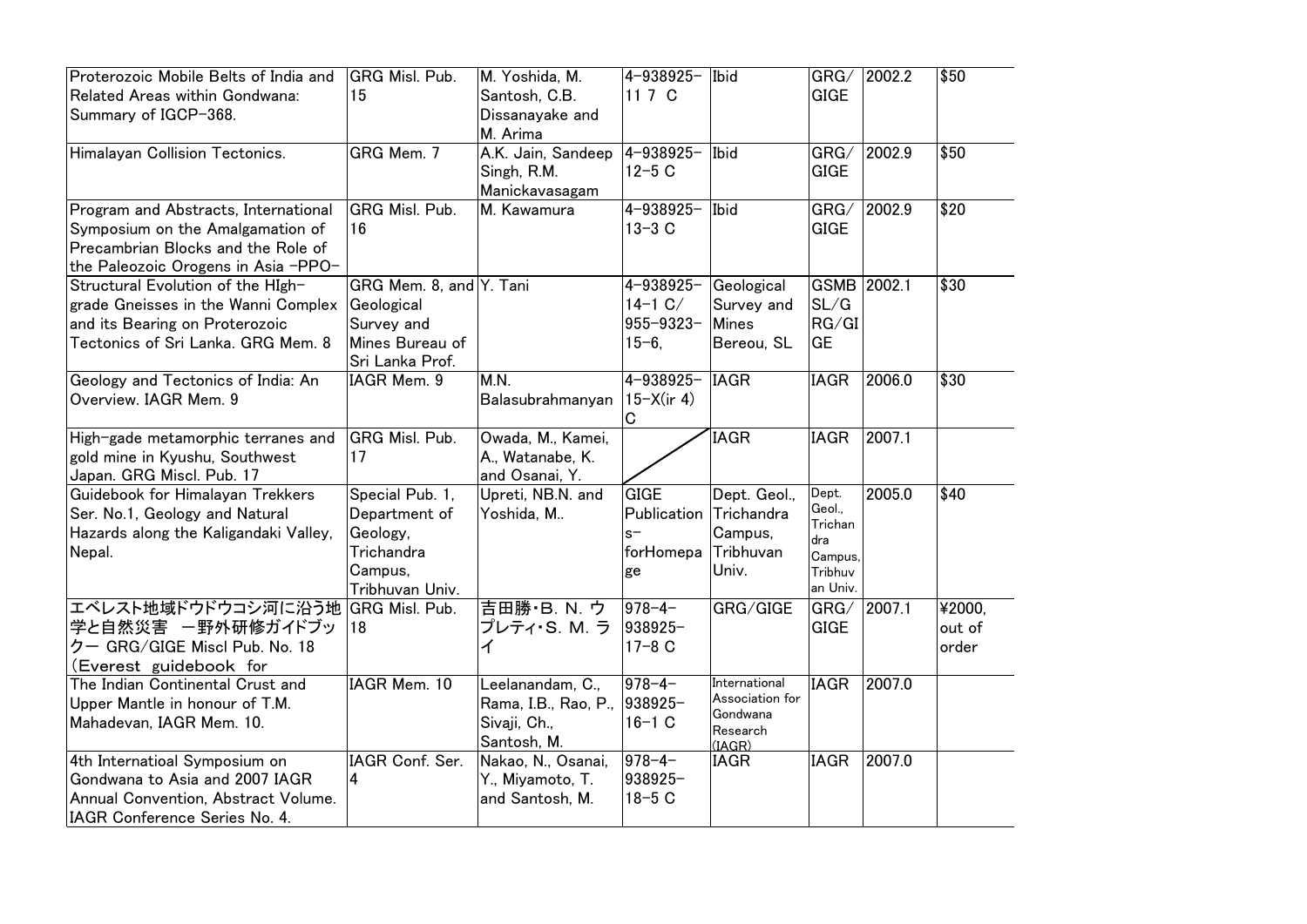| International Conference on                   | IAGR Conf. Ser. | Biswal, T.K.,   | $ 978 - 4 -$ | <b>IAGR</b> | IAGR   | 2008.3 |        |
|-----------------------------------------------|-----------------|-----------------|--------------|-------------|--------|--------|--------|
| <b>Tectonics of the Indian Subcontinent</b> 5 |                 | Pandalai, H.S., | $ 938925-$   |             |        |        |        |
| (TOIS), Abstract volume. IAGR Coonf.          |                 | Pande, K. and   | 19-2 C       |             |        |        |        |
| Ser. No.5.                                    |                 | Pillai, S.P.    |              |             |        |        |        |
| ネパールヒマラヤランタン谷に沿う地  GIGE/GRG Misl.             |                 | 吉田勝・S. M. ラ     | $ 978 - 4 -$ | GRG/GIGE    | ∣GRG∕  | 2008.1 | ¥2.000 |
| 学と自然災害一野外研修ガイドブック  Pub. 19                    |                 | イ・B. N. ウプレ     | $ 938925-$   |             | IGIGE. |        |        |
| <b>IGRG</b> GIGE Miscl Pub. 19                |                 | ティ              | 20-8 C       |             |        |        |        |
| (Guidebook for the Langtang valley,           |                 |                 |              |             |        |        |        |
| Central Nepal Himalaya, in Japanese)          |                 |                 |              |             |        |        |        |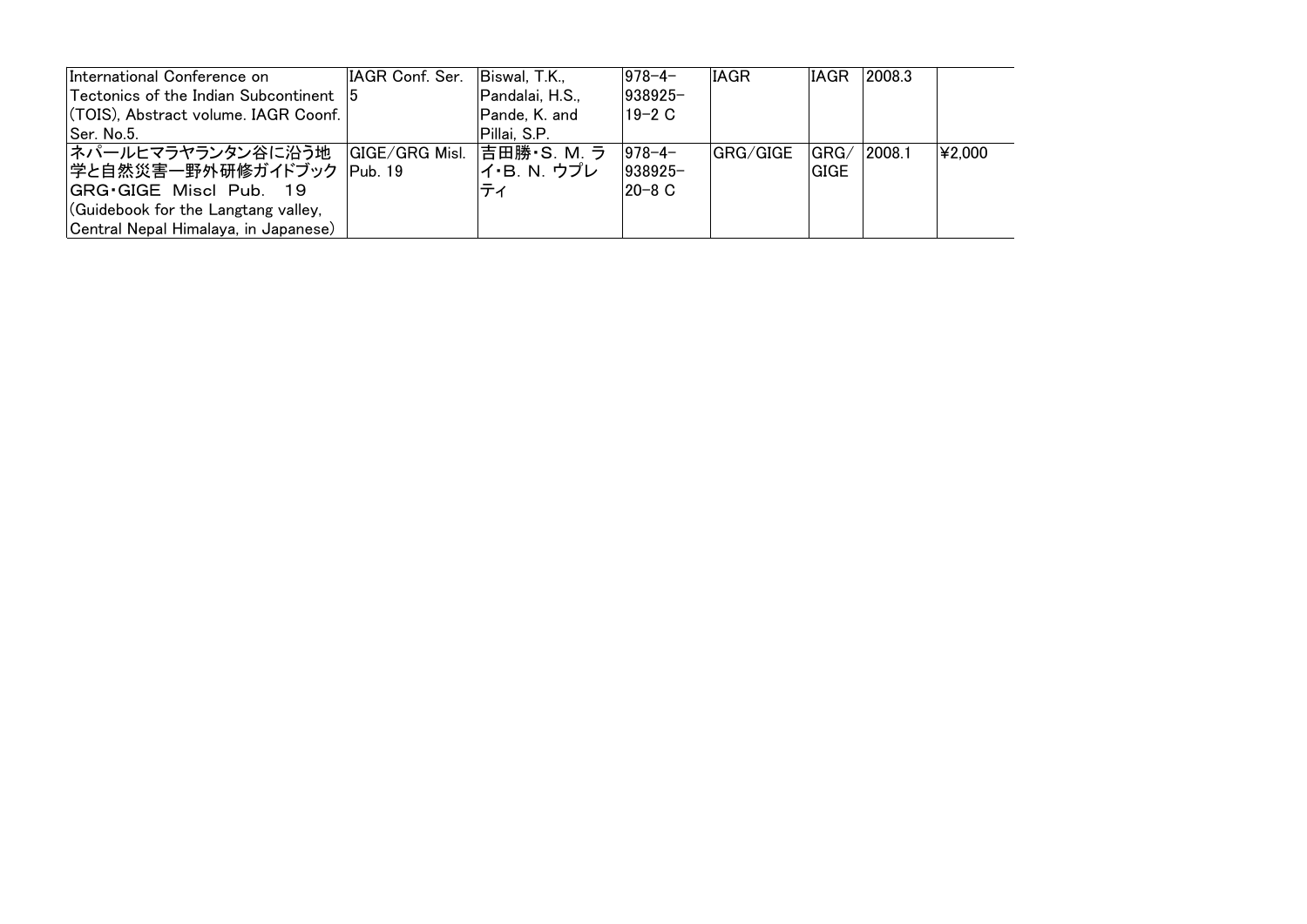| 北西インドヒマラヤの地質と風景ー野外研   GIGE/GRG Misl.     |                                  | 吉田勝·R.                           | 978-4-       | フィールドサ | GRG/        | 2009.8 | ¥5,000 |
|------------------------------------------|----------------------------------|----------------------------------|--------------|--------|-------------|--------|--------|
| 修ガイドブック GRG/GIGE Miscl. Pub. 20          | Pub. 20                          | Upadhyay                         | 938925-      | イエンス出  | <b>GIGE</b> |        |        |
| (Geology and Scenery of the Northwest    |                                  |                                  | $21 - 4C$    | 版/GIGE |             |        |        |
| Indian Himalaya: Field Excursion         |                                  |                                  |              |        |             |        |        |
| What is International English?           | GIGE/GRGMiscl.                   | M. Yoshida                       | 978-4-       | Ibid   |             |        | 500円   |
| GRG/GIGE Miscl. Pub. 21                  | Pub. 21                          |                                  | 938925-      |        |             |        |        |
|                                          |                                  |                                  | 22-2 C       |        |             |        |        |
| Natural disasters, their mitigation, and | GIGE/GRG                         | M. Yoshida                       | $978 - 4 -$  | Ibid   |             |        | 500円   |
| importance of technology transfer        | Miscll. Pub. 22                  |                                  | 938925-      |        |             |        |        |
|                                          |                                  |                                  | 23-9 C       |        |             |        |        |
| Revisiting "The Limits to Growth",       | GIGE/GRGMiscl.                   | M. Yoshida and S.                | $ 978 - 4 -$ | Ibid   |             |        | 500円   |
| The Intelligence of Human Beings.        | <b>Publ. 23</b>                  | Maruyama                         | 938925-      |        |             |        |        |
|                                          |                                  |                                  | 24-6 C       |        |             |        |        |
| Himalayan Guidebook Series of Eco-       |                                  | GIGE/GRG Miscl. M. Yoshida and 5 | 978-4-       | Ibid   |             | 2011.8 | 500円   |
| trekking -Observing Geology and          | Pub. 24                          | co-authors.                      | 938925-      |        |             |        |        |
| Nature in the Field.                     |                                  |                                  | 25-3 C       |        |             |        |        |
| ヒマラヤ造山帯大横断                               | GIGE/GRG Miscl.                  |                                  | 978-4-       | Ibid   |             | 2012.0 | 2000円  |
|                                          | Pub,. No. 25.                    |                                  | 938925-      |        |             |        |        |
|                                          |                                  |                                  | $26-0$ C     |        |             |        |        |
| ヒマラヤ造山帯大横断2013 (電子書                      | GIGE/GRG Miscl.                  |                                  | 978-4-       | Ibid   |             | 2013.0 | 1000円  |
| 籍)                                       | Pub No. 26.                      |                                  | 938925-      |        |             |        |        |
|                                          |                                  |                                  |              |        |             |        |        |
|                                          |                                  |                                  | 27-7 C       |        |             |        |        |
| Guidebook for Himalayan Trekkers         | GIGE/GRG Miscl.                  |                                  | 978-4-       | Ibid   |             | 2014.3 | 3000円  |
| Ser. No.1, Geology and Natural           | Pub. 27                          |                                  | 938925-      |        |             |        |        |
| Hazards along the Kaligandaki Valley,    |                                  |                                  | $28-4C$      |        |             |        |        |
| Nepal. Prov. Second Edition              |                                  |                                  |              |        |             |        |        |
| ヒマラヤ造山帯大横断2014(電子書                       | GIGE/GRG Miscl. M. Yoshida (Ed.) |                                  | $ 978 - 4 -$ | Ibid   | 吉田          | 2014.5 | 1000円  |
| 籍)                                       | <b>Pub. 28</b>                   |                                  | 938925-      |        | 勝           |        |        |
|                                          |                                  |                                  | 29-1 C       |        |             |        |        |
| ヒマラヤ造山帯大横断 (電子書籍)                        | GIGE/GRG Miscl. 吉田勝(編集)          |                                  | 978-4-       | Ibid   | 吉田          | 2014.6 | 1000円  |
|                                          | Pub,. No. 25.                    |                                  | 938925-      |        | 勝           |        |        |
|                                          |                                  |                                  | $30 - 7$ C   |        |             |        |        |
| ネパールのシニアボランティア2年間                        | GIGE Mislc. Pub.                 | 吉田勝 吉田彬                          | 978-4-       | Ibid   | 吉田          | 2015.1 | 1000円  |
| (電子書籍)                                   | 31                               |                                  | 938925-      |        | 勝           |        |        |
|                                          |                                  |                                  | $ 31 - 4 C$  |        |             |        |        |
| ヒマラヤ造山帯大横断2015(電子書                       | GIGE/GRG Miscl. M. Yoshida (Ed.) |                                  | $ 978 - 4 -$ | Ibid   | 吉田          | 2015.5 | 1000円  |
| 籍)                                       |                                  |                                  |              |        |             |        |        |
|                                          | Pub. 30                          |                                  | 938925-      |        | 勝           |        |        |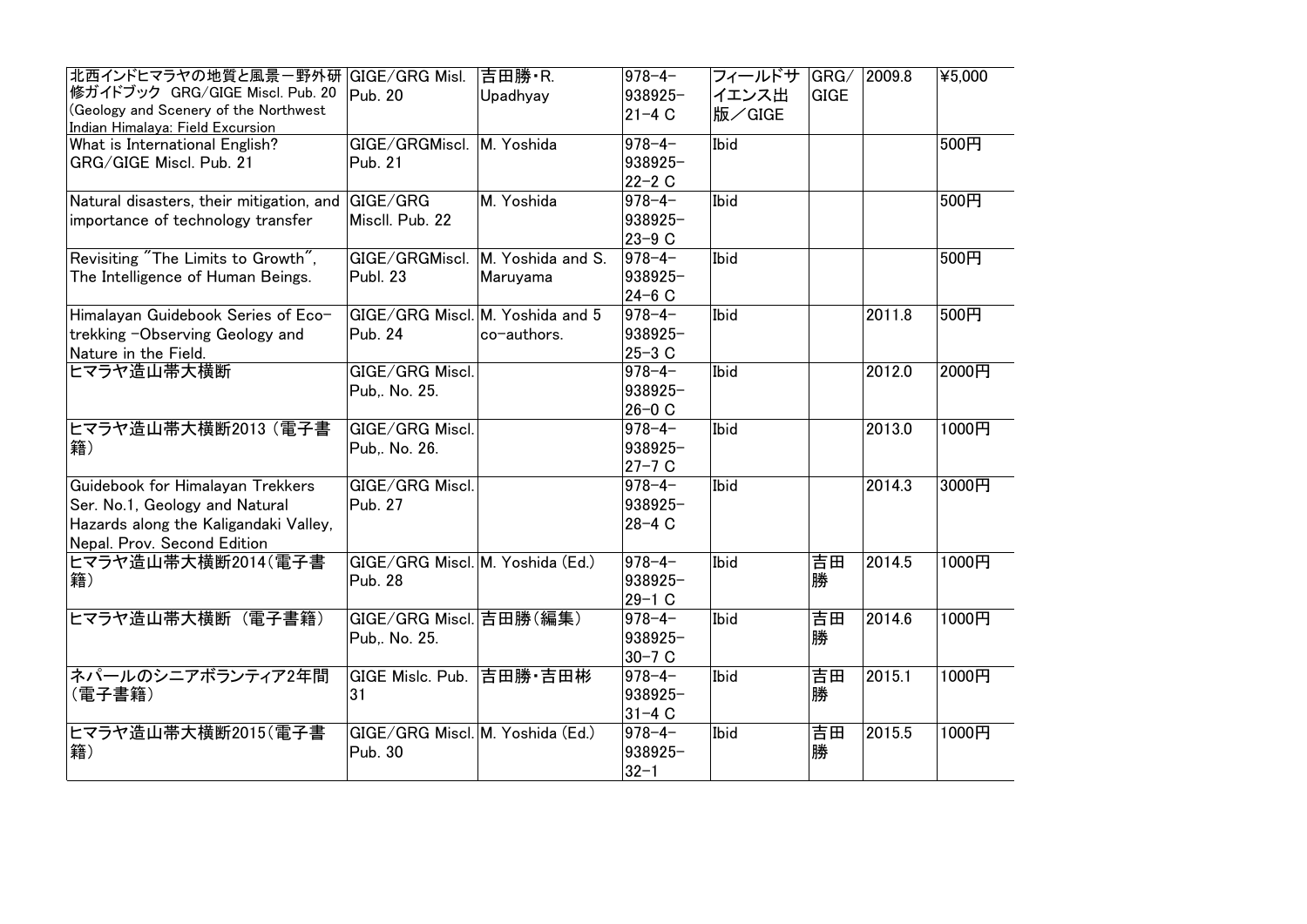| Guidebook for Himalayan Trekkers<br>Series No.2 -- Ecotrekkng in the<br>Everest Fregion, Eastern Nepal.                                                      | Special Pub. 1,<br>Department of<br>Special Pub. No. 3,<br>Department of<br>Geology, Trichandra<br>Campus, Tribhuvan<br>Univ. | M. Yoshida, B.N.<br>Upreti, S.M. Rai | $ 978 - 4 -$<br>938925-<br>$33 - 8$  | Copublished by: Dept.<br>Dept. Geol.,<br>Trichandra<br>Campus,<br>Tribhuvan Univ.<br>and Field<br>Science<br>Publishers, | Geol.,<br>Trichan<br>dra<br>Campus,<br>Tribhuv<br>an Univ. | 2011.4                   | 3000円  |
|--------------------------------------------------------------------------------------------------------------------------------------------------------------|-------------------------------------------------------------------------------------------------------------------------------|--------------------------------------|--------------------------------------|--------------------------------------------------------------------------------------------------------------------------|------------------------------------------------------------|--------------------------|--------|
| ネパールのシニアボランティア2年間                                                                                                                                            | GIGE Mislc, Pub.<br>31                                                                                                        | 吉田勝 吉田彬                              | 978-4-<br>938925-<br>$34 - 5$        | Ibid                                                                                                                     | 吉田<br>勝                                                    | 2016.3                   | 1500   |
| エベレスト地域ドウドウコシ河に沿う地<br>学と自然災害 -野外研修ガイドブッ<br>クー GRG/GIGE Miscl Pub. No. 18<br>(Everest guidebook for<br>geotrekking)(電子出版)                                     | GRG Misl. Pub.<br>18                                                                                                          | 吉田勝·B.N. ウ<br>プレティ・S. M. ラ<br>ィ      | $ 978 - 4 -$<br>938925-<br>$35 - 2$  | GRG/GIGE                                                                                                                 | GRG/<br><b>GIGE</b>                                        | 2007.1/2<br>016.3        | ¥1,000 |
| ネパールヒマラヤランタン谷に沿う地<br>学と自然災害一野外研修ガイドブック<br>GRG.GIGE Miscl Pub.<br>19<br>(Guidebook for the Langtang valley,<br>Central Nepal Himalaya, in Japanese)<br>(電子出版) | GIGE/GRG Misl.<br>Pub. 19                                                                                                     | 吉田勝·S. M. ラ<br>イ・B. N. ウプレ<br>ティ     | $978 - 4$<br>938925-<br>$36 - 9$     | GRG/GIGE                                                                                                                 | GRG/<br><b>GIGE</b>                                        | 2008.1/2<br>016.3        | ¥1,000 |
| 北西インドヒマラヤの地質と風景一野外研<br> 修ガイドブック GRG/GIGE Miscl. Pub. 20<br>(Geology and Scenery of the Northwest<br>Indian Himalaya: Field Excursion<br>Guidebool)(電子出版)     | GIGE/GRG Misl.<br>Pub. 20                                                                                                     | 吉田勝·R.<br>Upadhyay                   | 978-4-<br>938925-<br>$37 - 6$        | フィールドサ<br>イエンス出<br>版/GIGE                                                                                                | GRG/<br><b>GIGE</b>                                        | 2009.8/2 ¥1,000<br>016.3 |        |
| ヒマラヤ造山帯大横断2016(電子書<br>籍)                                                                                                                                     | GIGE/GRG Miscl. M. Yoshida (Ed.)<br>Pub. 32                                                                                   |                                      | 978-4-<br>938925-<br>38-3            | Ibid                                                                                                                     | 吉田<br>勝                                                    | 2016.5                   | 1000円  |
| ネパールのシニアボランティア2年間<br>(電子書籍)                                                                                                                                  | GIGE Mislc. Pub.<br>31                                                                                                        | 吉田勝·吉田彬                              | 978-4-<br>938925-<br>$39 - 0$        | Ibid                                                                                                                     | 吉田<br>勝                                                    | 2016.5                   | 1000円  |
| Guidebook for Himalaran Trekkers,<br>Ser. No.4, Geology and Natural<br>Hazards along Kathmandu-Pokhara-<br>Lumbini Highways                                  | <b>GIGE Miscol.</b><br>Pub. 33                                                                                                | M. Yoshida and<br>P.D. Ulak (Eds)    | $978 - 4 -$<br>938925-<br>$40 - 6$ C | Ibid                                                                                                                     |                                                            |                          |        |
| ヒマラヤ造山帯大横断2017(電子書<br>籍)                                                                                                                                     | GIGE Miscl. Pub.<br>34                                                                                                        | M. Yoshida (Ed.)                     | $978 - 4 -$<br>938925-<br>$41 - 3$   | Ibid                                                                                                                     | 吉田<br>勝                                                    | 2017.5                   | 1000円  |